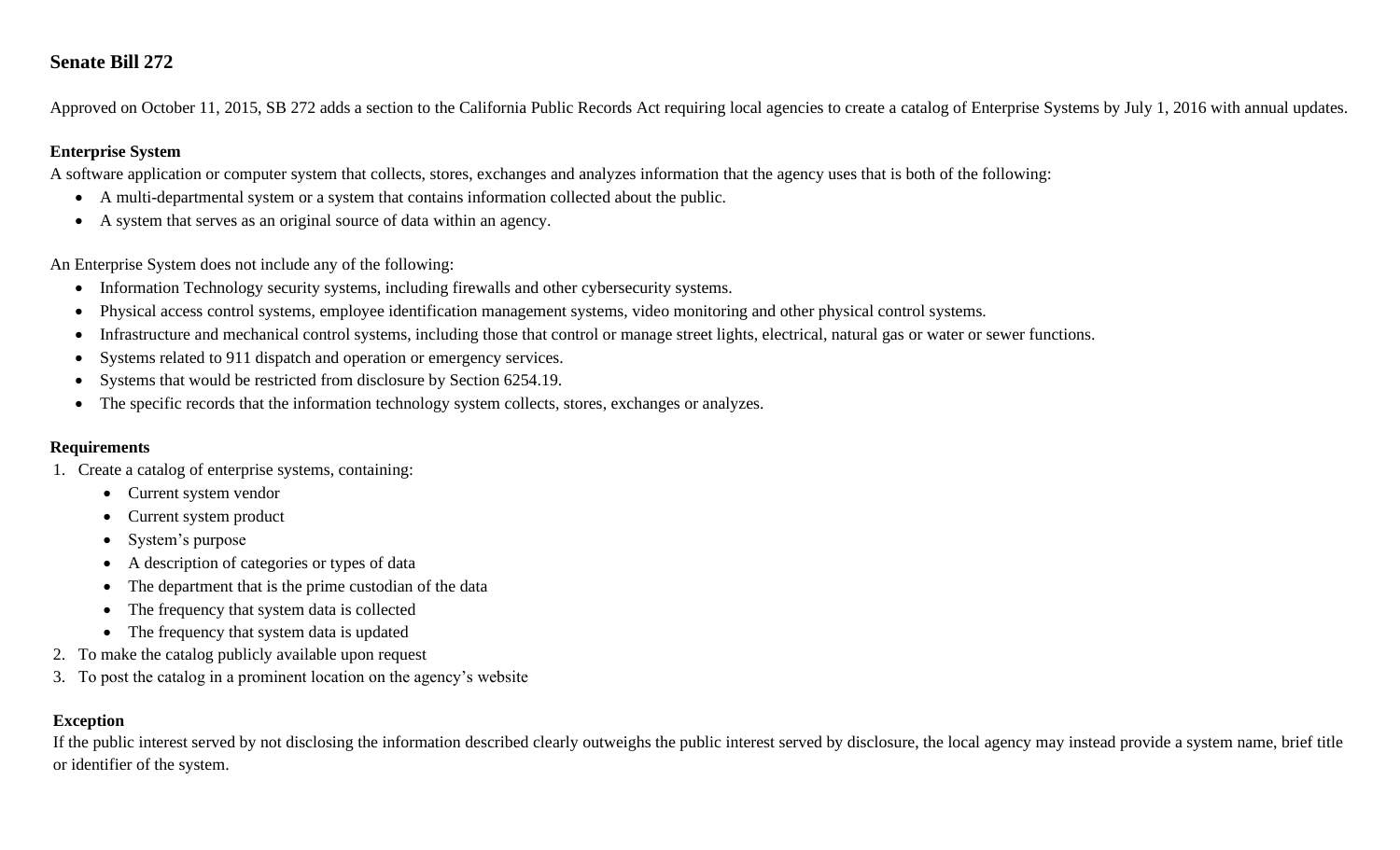# **CITY OF NAPA ENTERPRISE SYSTEMS – GENERATED JUNE 2021**

| <b>Name of Software</b><br><b>Vendor/Reseller</b> | <b>Software System</b><br><b>Product Name</b> | <b>System's Purpose</b>                                                                                  | <b>Types of Data Stored in System</b>                                             | <b>Custodial</b><br><b>Department/Division of</b><br><b>Software</b>        | <b>Frequency of Data</b><br><b>Backup</b><br>(Hourly, Daily,<br>Weekly) |
|---------------------------------------------------|-----------------------------------------------|----------------------------------------------------------------------------------------------------------|-----------------------------------------------------------------------------------|-----------------------------------------------------------------------------|-------------------------------------------------------------------------|
| A Check                                           | A Check                                       | <b>DOT/CDL Verification</b>                                                                              | <b>Employee Drivers License Data</b>                                              | <b>Human Resources</b>                                                      | Daily                                                                   |
| Actelis                                           | MetaAssist                                    | Equipment programming tool                                                                               | user data                                                                         | <b>Public Works</b>                                                         | Daily                                                                   |
| Adobe                                             | <b>Creative Cloud</b>                         | Documents, Graphics, Graphic<br>Design/Photo Editing/Marketing<br>Materials                              | Ads, Flyers, Forms, Brochures                                                     | <b>Information Technology</b>                                               | Daily                                                                   |
| <b>ALL DATA Diagnostics</b>                       | <b>ALL DATA</b><br>Diagnostics                | Diagnostics                                                                                              | Diagnostic data, user info, vehicle<br>info                                       | <b>Public Works</b>                                                         | Daily                                                                   |
| AS400, IBM                                        | AS400                                         | <b>Utility Billing</b>                                                                                   | <b>Utility Bills</b>                                                              | Finance                                                                     | Daily                                                                   |
| <b>Asset Works</b>                                | <b>Fleet Focus FA</b>                         | <b>Fleet Tracking</b>                                                                                    | asset descriptions, cost data, work<br>order data, inspections, etc.              | <b>Public Works</b>                                                         | Daily                                                                   |
| Autodesk                                          | <b>AutoCAD</b>                                | Engineering plans, surveying,<br>architectural, Design and drafting                                      | Plans, plots, renderings,<br>drawings, images, Map design,<br>Construction design | Public Works,<br>Community<br>Development,<br><b>Information Technology</b> | Daily                                                                   |
| <b>Badger</b>                                     | Orion                                         | Meter Reading for Pressure Regulators                                                                    | <b>Meter Readings</b>                                                             | <b>Utilities</b>                                                            | Daily                                                                   |
| <b>Blue Beam</b>                                  | <b>Blue Beam</b>                              | Development Review, CAD markup and<br>collaboration, digital plan review                                 | Plans                                                                             | Public Works, Utilities                                                     | Daily                                                                   |
| Canva                                             | Canva                                         | <b>Graphic Design</b>                                                                                    | <b>PAFR</b>                                                                       | Finance                                                                     | Daily                                                                   |
| <b>Central Square</b>                             | Lucity                                        | Maintenance Management, Asset/Work<br>Order Management, Maintenance<br><b>Management for City Assets</b> | Service Requests, Work Orders,<br><b>Asset Management</b>                         | Parks and Recreation                                                        | Daily                                                                   |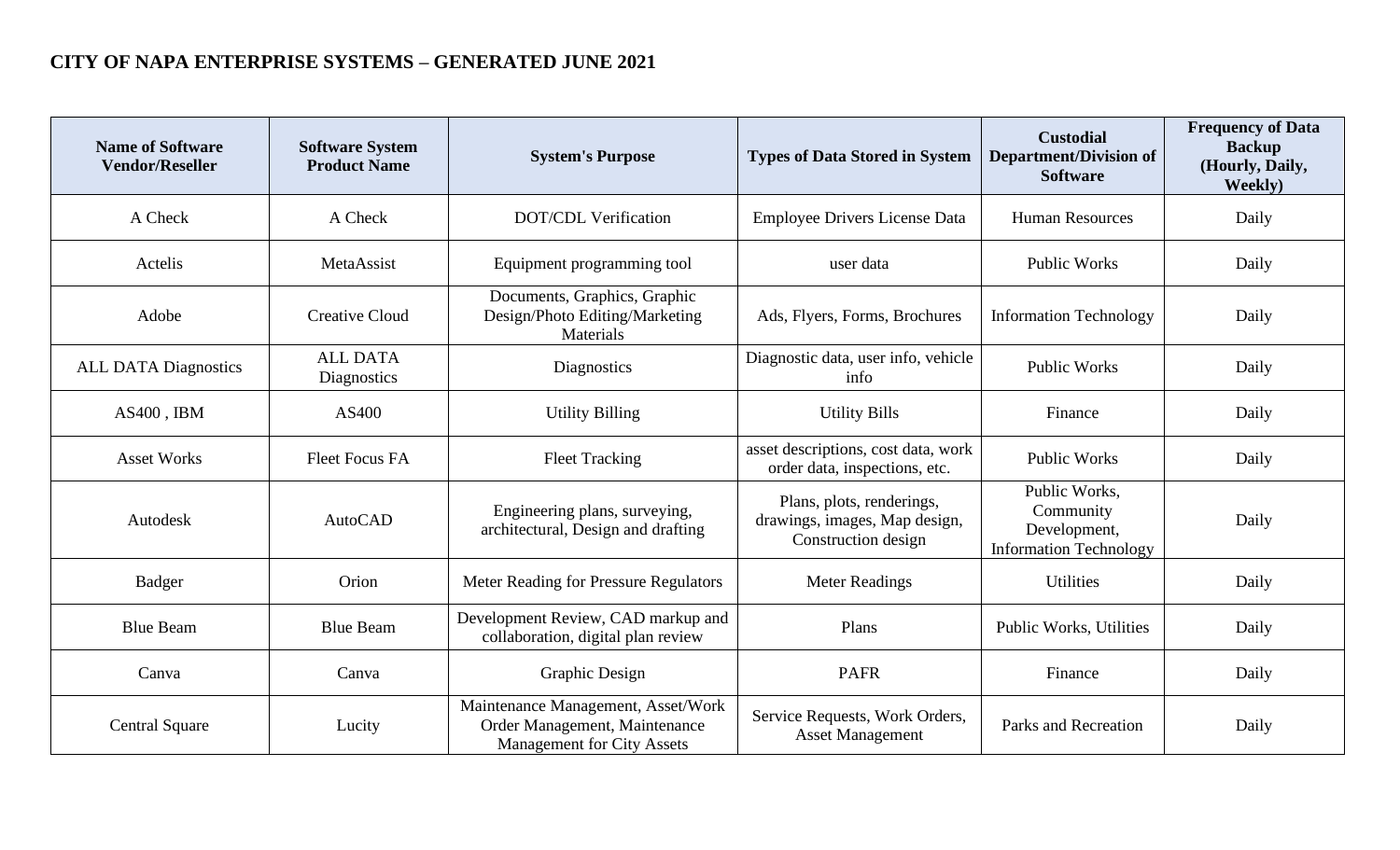| <b>Name of Software</b><br><b>Vendor/Reseller</b> | <b>Software System</b><br><b>Product Name</b> | <b>System's Purpose</b>                                                                                     | <b>Types of Data Stored in System</b>         | <b>Custodial</b><br><b>Department/Division of</b><br><b>Software</b> | <b>Frequency of Data</b><br><b>Backup</b><br>(Hourly, Daily,<br><b>Weekly</b> ) |
|---------------------------------------------------|-----------------------------------------------|-------------------------------------------------------------------------------------------------------------|-----------------------------------------------|----------------------------------------------------------------------|---------------------------------------------------------------------------------|
| <b>Central Square</b>                             | <b>TRAKiT</b>                                 | permit management, project tracking,<br>code enforcement, and business license<br>tracking software system. | project management, parcel<br>information     | Community<br>Development                                             | Daily                                                                           |
| <b>Central Square</b>                             | <b>IFAS</b>                                   | <b>Financial System</b>                                                                                     | Budgeting, Accounting, Payroll,<br>Purchasing | Finance                                                              | Daily                                                                           |
| Cisco Meraki                                      | Cisco Meraki                                  | Mobile software and hardware<br>management and monitoring                                                   | Tablet locations, software loaded             | <b>Utilities</b>                                                     | Daily                                                                           |
| <b>Citizen Communications</b>                     | Recyclist                                     | Solid Waste/Recycling Programs                                                                              | Outreach info                                 | <b>Utilities</b>                                                     | Daily                                                                           |
| <b>CivicPlus</b>                                  | Civic Rec                                     | Recreation class tracking, Registration<br>Software                                                         | Registrations, Permits, Customer<br>Data      | Parks and Recreation                                                 | Daily                                                                           |
| CivicPlus                                         | <b>CivicPlus</b>                              | Web site configuration                                                                                      | Web site configuration                        | <b>Information Technology</b>                                        | Daily                                                                           |
| <b>Constant Contact</b>                           | <b>Constant Contact</b>                       | Manage email lists                                                                                          | email addresses                               | <b>City Manager</b>                                                  | Daily                                                                           |
| Corodata                                          | Corodata                                      | <b>Records Management</b>                                                                                   | <b>Offsite Physical Records</b><br>Inventory  | <b>City Clerk</b>                                                    | Daily                                                                           |
| CrewSense                                         | CrewSense                                     | <b>Staffing Program</b>                                                                                     | Shift information                             | Fire                                                                 | Daily                                                                           |
| <b>CSDS</b>                                       | <b>Trimble Business</b><br>Center (TBC)       | GPS data collection and staking                                                                             | GPS data                                      | <b>Public Works</b>                                                  | Daily                                                                           |
| Cubic                                             | Gridsmart                                     | Traffic signal video detection client                                                                       | Databases, count data, history<br>files       | Public Works                                                         | Monthly                                                                         |
| Dataticket                                        | Dataticket                                    | <b>Managing Parking Citations</b>                                                                           | Parking Citations                             | Finance                                                              | Daily                                                                           |
| Datmobile                                         | Datmobile App                                 | digital inspection forms                                                                                    | project information                           | Public Works                                                         | Daily                                                                           |
| Department of Justice                             | Department of Justice<br>Portal               | <b>Background Checks</b>                                                                                    | <b>Background Check Results</b>               | <b>Human Resources</b>                                               | Daily                                                                           |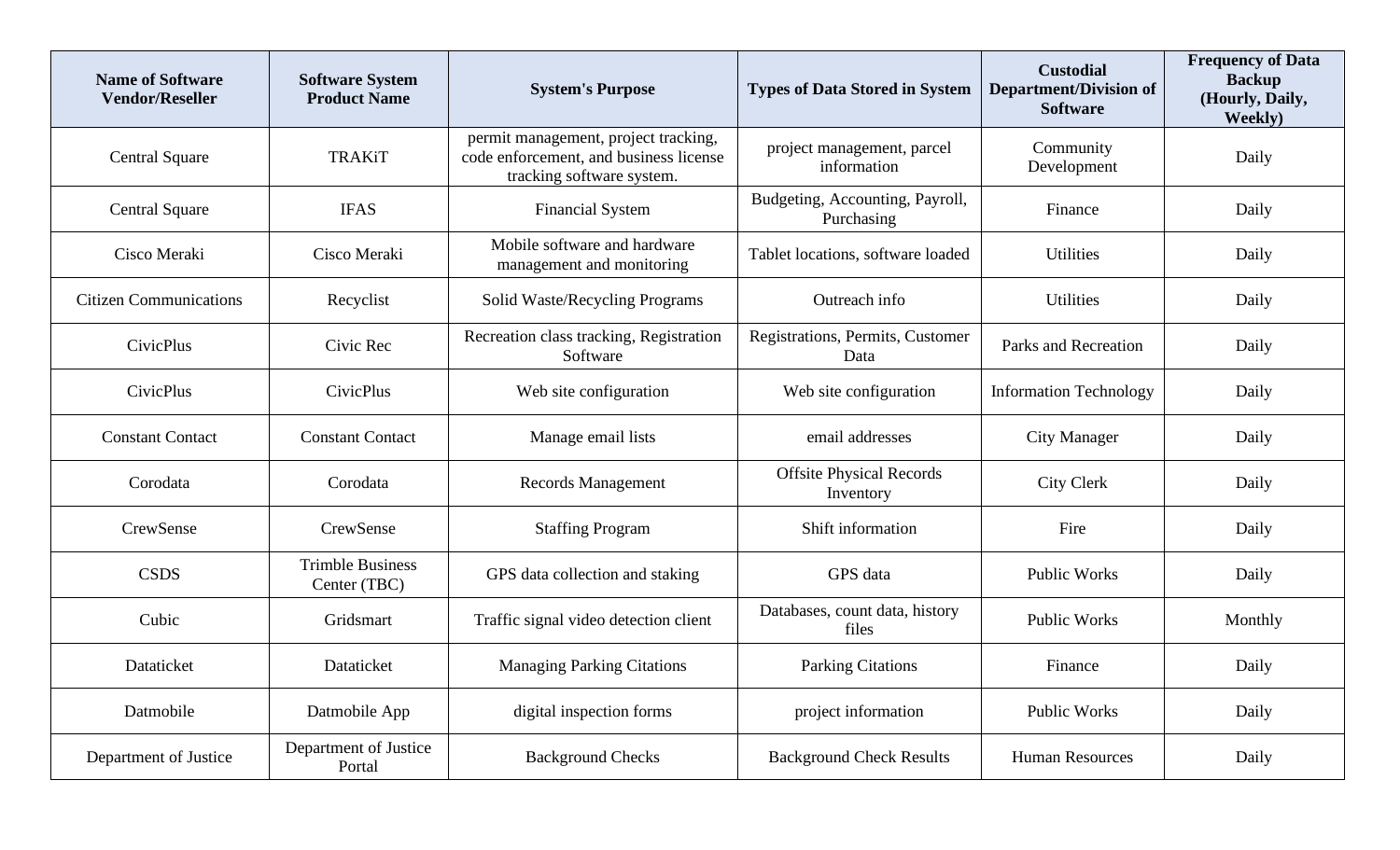| <b>Name of Software</b><br><b>Vendor/Reseller</b> | <b>Software System</b><br><b>Product Name</b> | <b>System's Purpose</b>                                                   | <b>Types of Data Stored in System</b>                                                                                                  | <b>Custodial</b><br><b>Department/Division of</b><br><b>Software</b> | <b>Frequency of Data</b><br><b>Backup</b><br>(Hourly, Daily,<br><b>Weekly</b> ) |
|---------------------------------------------------|-----------------------------------------------|---------------------------------------------------------------------------|----------------------------------------------------------------------------------------------------------------------------------------|----------------------------------------------------------------------|---------------------------------------------------------------------------------|
| DocuSign                                          | DocuSign                                      | Document Signature Router                                                 | <b>Employee Onboarding</b>                                                                                                             | <b>Information Technology</b>                                        | Daily                                                                           |
| <b>Dropbox</b>                                    | <b>Dropbox</b>                                | Cloud storage and sharing with<br>consultants                             | project files to share between<br>consultants                                                                                          | <b>Information Technology</b>                                        | Daily                                                                           |
| <b>ECS</b>                                        | <b>Laserfiche Cloud</b>                       | <b>Enterprise Content Management</b>                                      | <b>Official City Records</b>                                                                                                           | City Clerk                                                           | Daily                                                                           |
| <b>Employee Screening</b><br>Resource             | <b>Employee Screening</b><br>Resource         | <b>Employee Background Checks</b>                                         | <b>Background Check Results</b>                                                                                                        | <b>Human Resources</b>                                               | Daily                                                                           |
| <b>Employment Development</b><br>Department       | <b>EDD</b> Portal                             | <b>Unemployment Claims</b>                                                | Unemployment claims                                                                                                                    | <b>Human Resources</b>                                               | Daily                                                                           |
| <b>ESO</b>                                        | <b>ESO</b>                                    | <b>Emergency Management System</b>                                        | <b>Emergency Operations</b>                                                                                                            | Fire                                                                 | Daily                                                                           |
| <b>ESRI</b>                                       | ArcGIS, ARCMap,<br><b>ARCGIS Pro</b>          | Asset Mapping, Mapping and Planning<br>Software, GIS Mapping and Planning | Geolocations, Assets, Work<br>History, Planning, Geographic<br><b>Information Systems, Diagnostic</b><br>data, user info, vehicle info | <b>Information Technology</b>                                        | Daily                                                                           |
| Facebook                                          | Facebook                                      | Social Media                                                              | <b>Citizen Communications</b>                                                                                                          | <b>City Manager</b>                                                  | Daily                                                                           |
| Fastenal                                          | Fastenal                                      | Sale of General Supplies                                                  | <b>Transaction Data/User</b><br>Management                                                                                             | Finance                                                              | Daily                                                                           |
| Ford Motor Company                                | Rotunda                                       | Diagnostics                                                               | Diagnostic data, user info, vehicle<br>info                                                                                            | <b>Public Works</b>                                                  | Daily                                                                           |
| Fracta                                            | Fracta                                        | Water System analysis and planning                                        | Water system data                                                                                                                      | <b>Utilities</b>                                                     | Daily                                                                           |
| Gerber Technology                                 | Gerber Omega                                  | Sign Design and Printer Software                                          | Design information                                                                                                                     | <b>Public Works</b>                                                  | Daily                                                                           |
| Google                                            | Google Earth Pro                              | <b>Historical Aerials</b>                                                 | aerials                                                                                                                                | <b>Public Works</b>                                                  | Daily                                                                           |
| GovDeals                                          | GovDeals                                      | <b>Auction Surplus Items</b>                                              | Selling data                                                                                                                           | Finance                                                              | Daily                                                                           |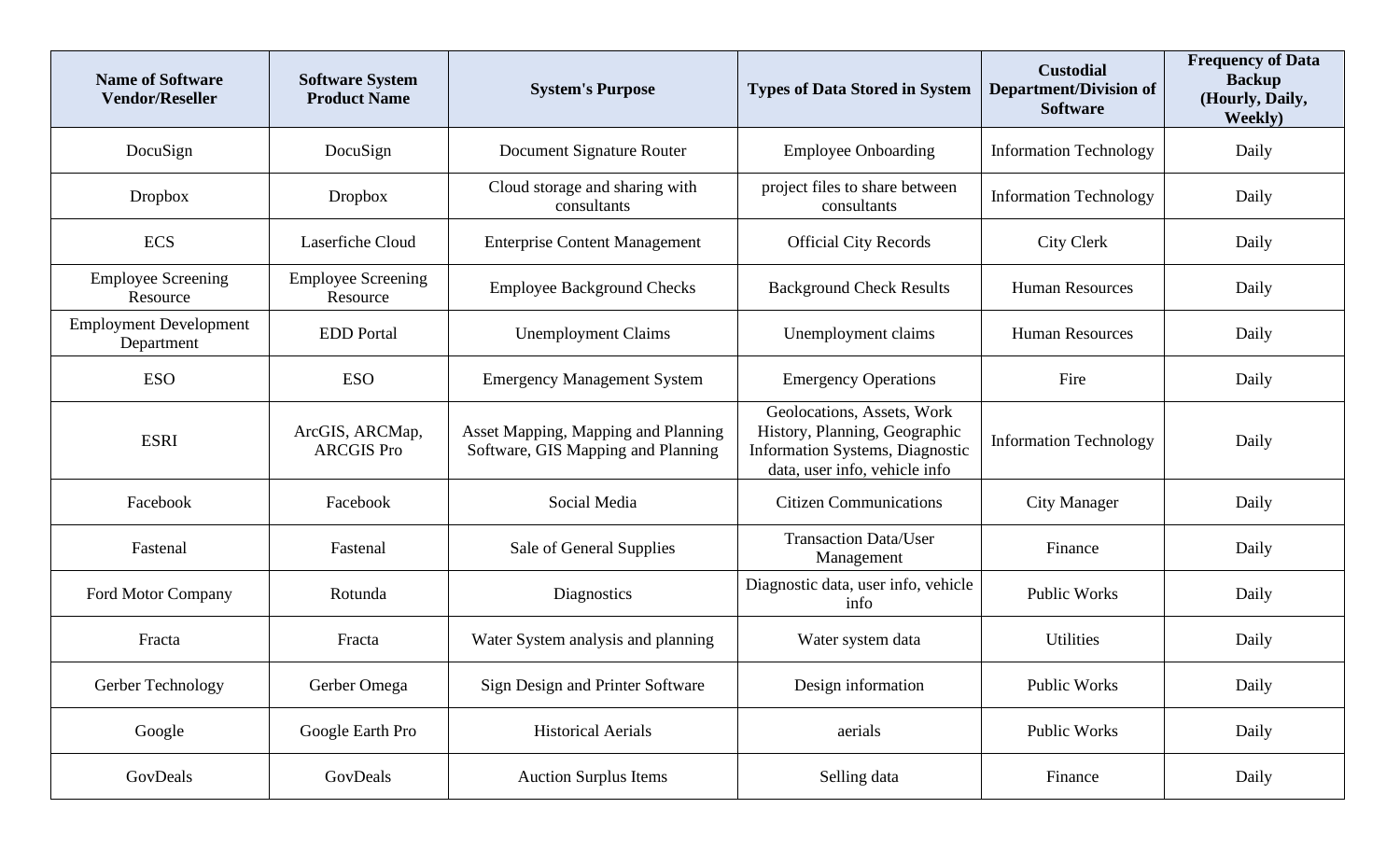| <b>Name of Software</b><br><b>Vendor/Reseller</b> | <b>Software System</b><br><b>Product Name</b> | <b>System's Purpose</b>                                                                                        | <b>Types of Data Stored in System</b>                                                                               | <b>Custodial</b><br><b>Department/Division of</b><br><b>Software</b> | <b>Frequency of Data</b><br><b>Backup</b><br>(Hourly, Daily,<br>Weekly) |
|---------------------------------------------------|-----------------------------------------------|----------------------------------------------------------------------------------------------------------------|---------------------------------------------------------------------------------------------------------------------|----------------------------------------------------------------------|-------------------------------------------------------------------------|
| GovInvest                                         | GovInvest                                     | Pension/OPEB forecasting                                                                                       | Employee and Retiree data from<br><b>PERS</b>                                                                       | Finance                                                              | Daily                                                                   |
| Granicus                                          | Campaign<br>Docs/eCampaign                    | FPPC Campaign Statement Software                                                                               | Form 700 Filings                                                                                                    | <b>City Clerk</b>                                                    | Daily                                                                   |
| Granicus                                          | Disclosure<br>Docs/eDisclosure<br>Software    | <b>FPPC Filing Software</b>                                                                                    | Campaign related fillings                                                                                           | <b>City Clerk</b>                                                    | Daily                                                                   |
| Granicus                                          | Ethics<br>Training/Tracking<br>Software       | Ethics training and tracking Software                                                                          | Ethics training                                                                                                     | <b>City Clerk</b>                                                    | Daily                                                                   |
| Granicus                                          | Legistar                                      | <b>Agenda and Meeting Management</b><br>Software System; Host for Boards,<br><b>Commissions and Committees</b> | Agenda's for City Council and<br>Boards and Commissions;<br>Applications for Boards,<br>Commissions, and Committees | <b>City Clerk</b>                                                    | Daily                                                                   |
| Granicus                                          | <b>Host Compliance</b>                        | Vacation rental enforcement tool                                                                               | Vacation rental data                                                                                                | Community<br>Development                                             | Daily                                                                   |
| <b>Happy Software</b>                             | Happy                                         | Process and print section 8 checks                                                                             | Housing/tenant info                                                                                                 | Community<br>Development                                             | Daily                                                                   |
| <b>IBM</b>                                        | Kenexa                                        | <b>Candidate Assessment Center</b>                                                                             | Candidate Information &<br><b>Assessment Results</b>                                                                | <b>Human Resources</b>                                               | Daily                                                                   |
| <b>Information Display</b>                        | Display Manager                               | Radar Speed Feedback Signs                                                                                     | databases                                                                                                           | <b>Public Works</b>                                                  | Daily                                                                   |
| Innovyze                                          | Infowater MSX (Suite)                         | Water System modeling, analysis and<br>planning                                                                | Water System hydraulics, assets,<br>planning, simulations                                                           | <b>Utilities</b>                                                     | Daily                                                                   |
| Instagram                                         | Instagram                                     | Social Media                                                                                                   | <b>Citizen Communications</b>                                                                                       | City Manager                                                         | Daily                                                                   |
| Intelight                                         | MaxView                                       | Traffic signal central system                                                                                  | Traffic signal data, timing data,<br>counts and CSV files                                                           | Public Works                                                         | Daily                                                                   |
| Intergraph                                        | <b>ILEADS RMS</b>                             | <b>Records Management System</b>                                                                               | Police incidents/offenses, arrests,<br>warrants, property, case<br>management                                       | Police                                                               | Daily                                                                   |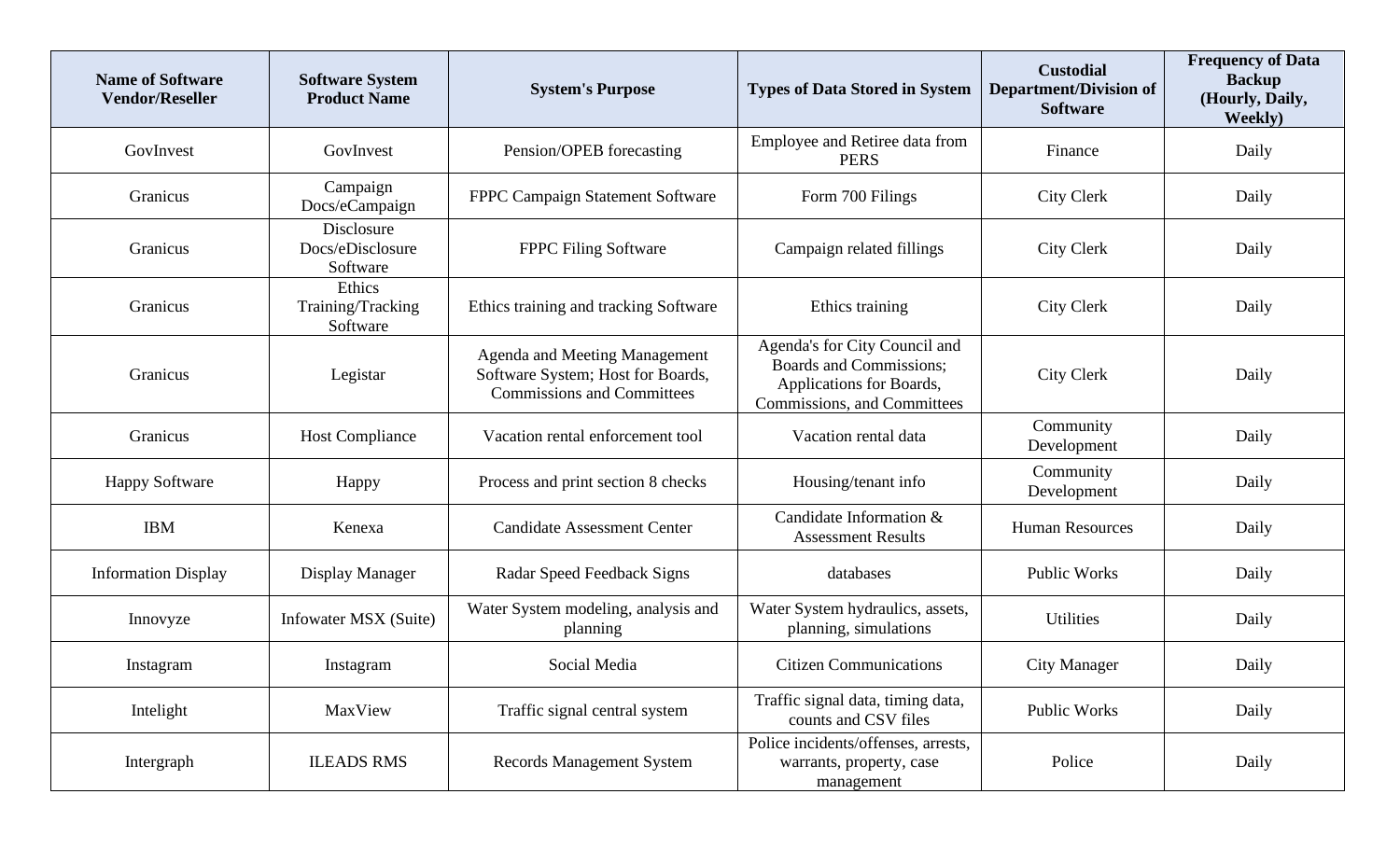| <b>Name of Software</b><br><b>Vendor/Reseller</b> | <b>Software System</b><br><b>Product Name</b> | <b>System's Purpose</b>                     | <b>Types of Data Stored in System</b>           | <b>Custodial</b><br><b>Department/Division of</b><br><b>Software</b> | <b>Frequency of Data</b><br><b>Backup</b><br>(Hourly, Daily,<br>Weekly) |
|---------------------------------------------------|-----------------------------------------------|---------------------------------------------|-------------------------------------------------|----------------------------------------------------------------------|-------------------------------------------------------------------------|
| InTime                                            | In Time                                       | <b>Staffing Program</b>                     | Shift information                               | Police                                                               | Daily                                                                   |
| Iteris                                            | <b>Nextview</b>                               | Traffic signal detection video client       | Databases, count data, history<br>files         | <b>Public Works</b>                                                  | Monthly                                                                 |
| Iteris Inc.                                       | Vantge Next                                   | Signal Video Detection                      | databases, GPS Mapping, time<br>stamps          | <b>Public Works</b>                                                  | Daily                                                                   |
| <b>ITRON</b>                                      | <b>ITRON</b>                                  | <b>Electronic Meter Reading</b>             | <b>Meter Readings</b>                           | <b>Utilities</b>                                                     | Daily                                                                   |
| <b>ITRON</b>                                      | mlog                                          | leak detection                              | water leaks                                     | <b>Utilities</b>                                                     | Daily                                                                   |
| Lansweeper                                        | Lansweeper                                    | Hardware & Software Inventory<br>Management | Inventory count                                 | <b>Information Technology</b>                                        | Daily                                                                   |
| McCain Inc                                        | Miovision                                     | <b>Signal Video Detection</b>               | GPS location, Volume counts,<br>Phasing history | <b>Public Works</b>                                                  | Hourly                                                                  |
| Microsoft                                         | M365 G5                                       | <b>Email, Document Processing</b>           | Documents, Email, calendar,<br>tasks etc        | <b>Information Technology</b>                                        | Daily                                                                   |
| Miovision                                         | <b>Miovision Scout</b>                        | Vehicle Counting and Reporting              | vehicle data count and time                     | <b>Public Works</b>                                                  | Daily                                                                   |
| Mitel                                             | 3300                                          | Phone System                                |                                                 | <b>Information Technology</b>                                        | Daily                                                                   |
| Mitel                                             | Nupoint                                       | Voicemail                                   | Voicemail messages                              | <b>Information Technology</b>                                        | Daily                                                                   |
| Navex Global                                      | <b>Ethic's Point Hotline</b>                  | <b>Reporting Employee Concerns</b>          | Confidential reports                            | <b>Human Resources</b>                                               | Daily                                                                   |
| <b>NeoGov</b>                                     | NeoGov                                        | Employee Performance, Training<br>Records   | Evaluations, Employee Data,<br>Training         | <b>Human Resources</b>                                               | Daily                                                                   |
| <b>NextDoor</b>                                   | <b>NextDoor</b>                               | Social Media                                | <b>Citizen Communications</b>                   | <b>City Manager</b>                                                  | Daily                                                                   |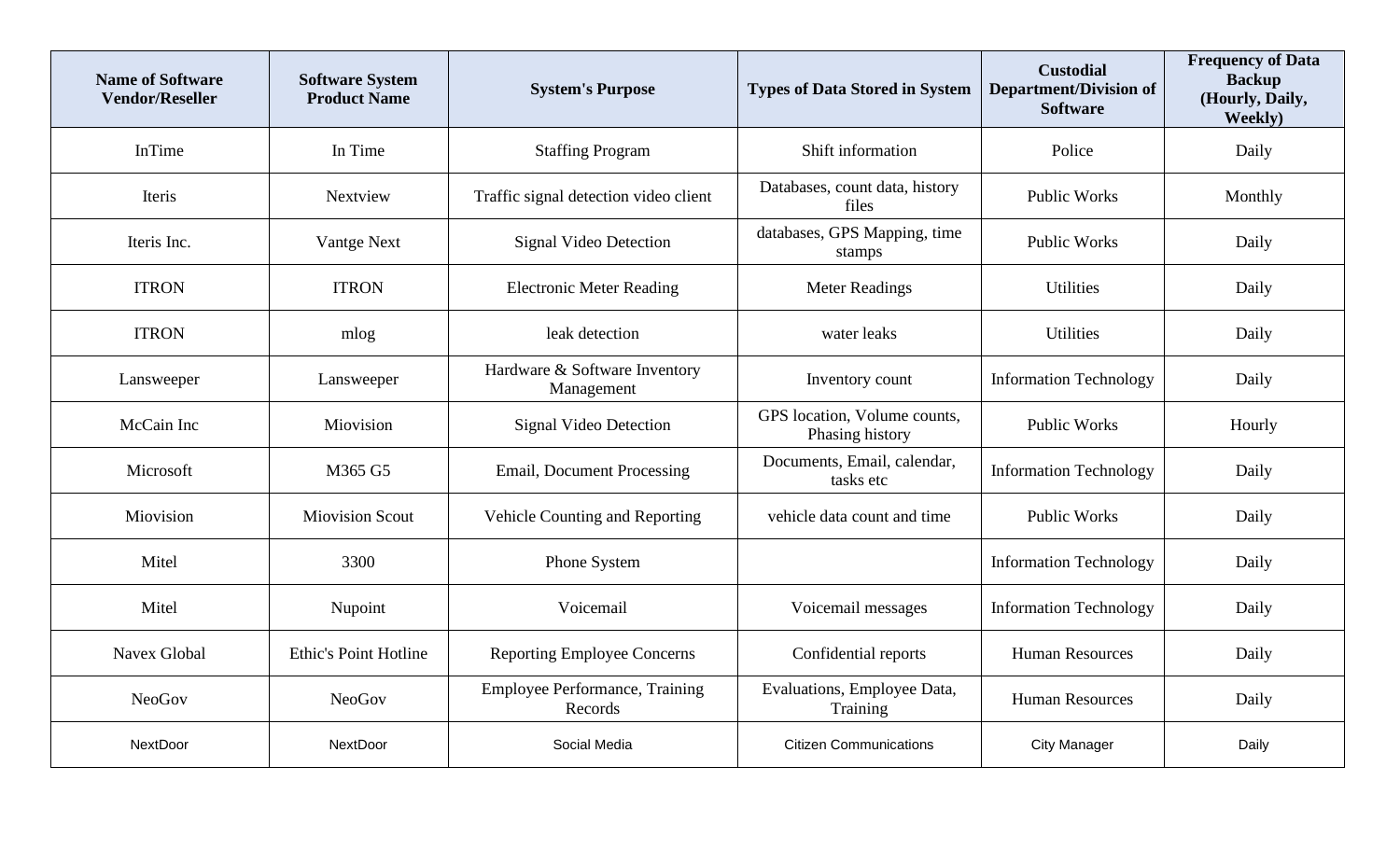| <b>Name of Software</b><br><b>Vendor/Reseller</b> | <b>Software System</b><br><b>Product Name</b> | <b>System's Purpose</b>                                        | <b>Types of Data Stored in System</b>  | <b>Custodial</b><br><b>Department/Division of</b><br><b>Software</b> | <b>Frequency of Data</b><br><b>Backup</b><br>(Hourly, Daily,<br><b>Weekly</b> ) |
|---------------------------------------------------|-----------------------------------------------|----------------------------------------------------------------|----------------------------------------|----------------------------------------------------------------------|---------------------------------------------------------------------------------|
| NextRequest                                       | NextRequest                                   | <b>PRA Software</b>                                            | Public Records Act request             | <b>City Clerk</b>                                                    | Daily                                                                           |
| Nixle                                             | Nixle                                         | Emergency notifications to the public and<br>community updates | <b>Citizen Communications</b>          | Police/Fire/City Manager                                             | Daily                                                                           |
| OneStep                                           | OneStep                                       | Point of Sale system                                           | All Point of Sale item                 | Finance                                                              | Daily                                                                           |
| OpenGov                                           | OpenGov                                       | Transparency portal                                            | general ledger transactions            | Finance                                                              | Daily                                                                           |
| Paymentus                                         | Paymentus                                     | <b>Online Billing</b>                                          | <b>Utility Billing</b>                 | Finance                                                              | Daily                                                                           |
| Procore Technologies, Inc.                        | Procore                                       | project management                                             | plans, RFI, Submittals                 | Public Works,<br>Community<br>Development                            | Daily                                                                           |
| <b>Public Purchase</b>                            | <b>Public Purchase</b>                        | <b>RFP</b> Management                                          | <b>RFP</b> Information                 | Finance                                                              | Daily                                                                           |
| PulsePoint                                        | <b>PulsePoint Foundation</b>                  | Community CPR notification                                     | notifications                          | Fire                                                                 | Daily                                                                           |
| Radar Sign                                        | <b>Traffic Analyzer</b>                       | Radar Speed Feedback Signs                                     | databases                              | <b>Public Works</b>                                                  | Daily                                                                           |
| <b>RetainPro</b>                                  | <b>RetainPro</b>                              | <b>Retaining Wall Design</b>                                   | Design information                     | Public Works                                                         | Daily                                                                           |
| Ridge Engineering Inc                             | PC-Travel                                     | <b>Travel Time and Delay Studies</b>                           | databases, GPS Mapping, time<br>stamps | Public Works                                                         | Daily                                                                           |
| SAI                                               | Flexi                                         | Sign Design and Printer Software                               | Design information                     | Public Works                                                         | Daily                                                                           |
| Simpson Strong-Tie                                | <b>Anchor Designer</b>                        | Concrete anchor design                                         | Design information                     | Community<br>Development                                             | Daily                                                                           |
| Softpak                                           | Softpak                                       | <b>Scalehouse Transactions</b>                                 | <b>Gatehouse Transactions</b>          | Utilities                                                            | Daily                                                                           |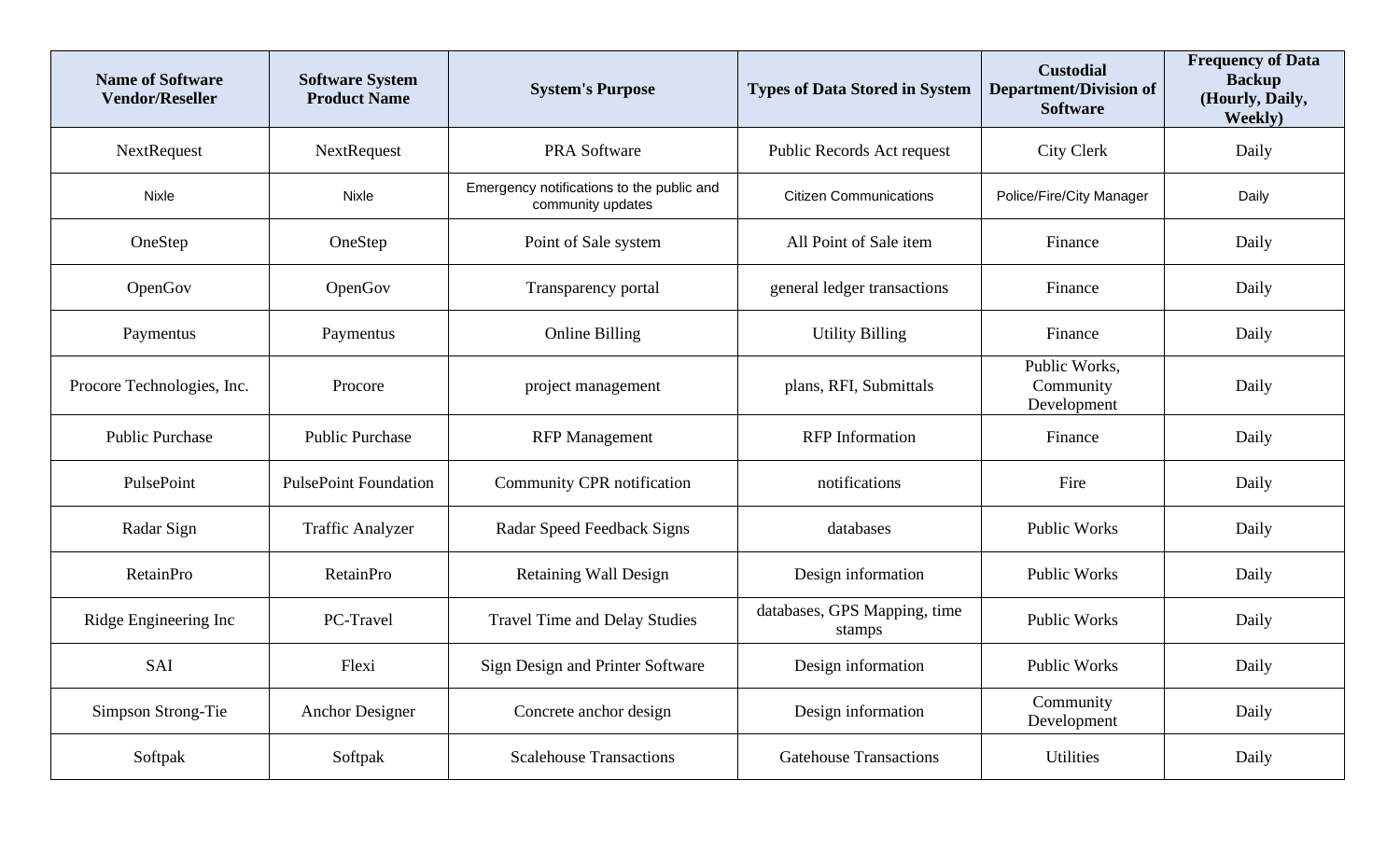| <b>Name of Software</b><br><b>Vendor/Reseller</b> | <b>Software System</b><br><b>Product Name</b> | <b>System's Purpose</b>                                                              | <b>Types of Data Stored in System</b>   | <b>Custodial</b><br><b>Department/Division of</b><br><b>Software</b> | <b>Frequency of Data</b><br><b>Backup</b><br>(Hourly, Daily,<br>Weekly) |
|---------------------------------------------------|-----------------------------------------------|--------------------------------------------------------------------------------------|-----------------------------------------|----------------------------------------------------------------------|-------------------------------------------------------------------------|
| Spiceworks                                        | Spiceworks                                    | Submit/Track/Manage Online Requests<br>for IT support                                | <b>Helpdesk Ticketing System</b>        | <b>Information Technology</b>                                        | Daily                                                                   |
| <b>Survey Monkey</b>                              | <b>Survey Monkey</b>                          | Survey                                                                               | Opinions                                | <b>Human Resources</b>                                               | Daily                                                                   |
| <b>Target Solutions</b>                           | <b>Target Solutions</b>                       | Fire Training delivery and records                                                   | Training Info                           | Fire                                                                 | Daily                                                                   |
| Textio                                            | Textio                                        | <b>Augmented Writing Tool</b>                                                        | <b>Job Postings</b>                     | <b>Human Resources</b>                                               | Daily                                                                   |
| <b>Thomson Reuters</b>                            | <b>CLEAR</b>                                  | Investigative tool for code enforcement<br>investigations (people and property data) | Code enforcement                        | Community<br>Development                                             | Daily                                                                   |
| TimeMark Inc                                      | <b>VIAS</b>                                   | Vehicle Counting and Reporting                                                       | vehicle data count and time             | <b>Public Works</b>                                                  | Daily                                                                   |
| Tokay                                             | TokaySQL                                      | <b>Backflow Program</b>                                                              | <b>Backflow Device, Testing history</b> | <b>Utilities</b>                                                     | Daily                                                                   |
| Trafficware                                       | Streetwise                                    | Traffic signal central system                                                        | Traffic signal data                     | <b>Public Works</b>                                                  | Monthly                                                                 |
| Trafficware                                       | Synchro                                       | Traffic signal coordination programming<br>tool                                      | Files and user data                     | <b>Public Works</b>                                                  | Yearly                                                                  |
| <b>Training Innovations</b>                       | <b>TMS Millennium</b>                         | <b>Tracking of Training Records</b>                                                  | PD employee training records            | Police                                                               | Manually                                                                |
| <b>Transoft Solutions</b>                         | <b>AutoTURN</b>                               | <b>Swept Path Analysis</b>                                                           | vehicle turning path simulations        | <b>Public Works</b>                                                  | Daily                                                                   |
| Trimble                                           | Telog, Unity                                  | Water System pressure monitoring and<br>measuring                                    | Water system pressures                  | <b>Utilities</b>                                                     | Daily                                                                   |
| Trimble                                           | <b>Trimble Business</b><br>Center             | <b>Adjust Survey Data</b>                                                            | <b>CSV</b>                              | Public Works                                                         | Daily                                                                   |
| Twitter                                           | Twitter                                       | Social Media                                                                         | <b>Citizen Communications</b>           | <b>City Manager</b>                                                  | Daily                                                                   |